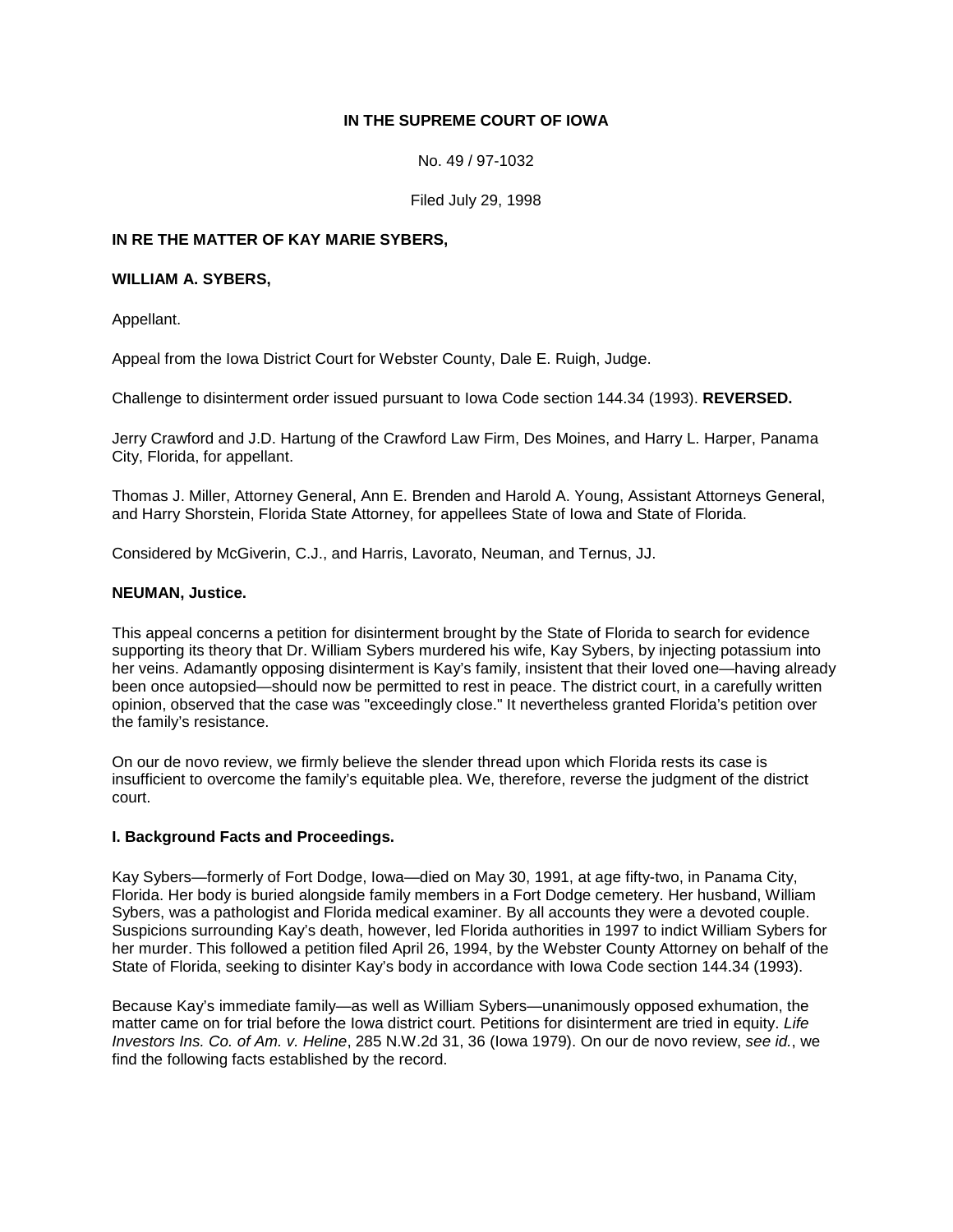At dawn on the day of Kay's death, William left the family townhouse for the pathology clinic where he worked. Two of the Sybers' children were at home on summer break from college. During a 7 a.m. meeting with colleagues, William expressed concern over his wife's fitful night's sleep, her complaint of chest and left arm pains, her chronic reluctance to seek medical attention, and his inability to obtain a blood sample for testing despite two attempts at inserting a needle in her arm.**<sup>1</sup>**

Sybers asked Dan Harris, a staff paramedic and family acquaintance, to drop by the townhouse to check on Kay, get a blood sample, and perhaps convince her to go to a hospital for examination. Harris asked William Johnson, another clinic employee, to accompany him. They arrived at the Sybers' home at about 10 a.m., and found Kay in her bed, unresponsive. With some difficulty, Harris and Johnson moved her to the floor to perform CPR. Their efforts proved futile. Meanwhile, the Sybers children had summoned emergency medical services. They, too, were unsuccessful in reviving her. Police soon arrived. Harris, the most experienced paramedic on the scene, estimated that Kay had been dead from thirty minutes to an hour before they arrived; later estimations by others ranged from thirty minutes to three hours.

It is the practice in Florida, following an unattended death, for the body to be transported to the closest medical examiner for autopsy. In this case, of course, that would have been William's duty. When William arrived on the scene, however, he was visibly distraught. Thus no one questioned his decision to have the body transported directly to a funeral home recommended by Johnson. Kay—a medical technologist by training—had on many occasions expressed her desire not to be autopsied. William believed he was carrying out her wishes.

On further reflection later in the day, William's colleagues counseled that an autopsy was required under the circumstances. William readily agreed, dismissing his earlier decision as influenced by grief. By that time, however, the body had already been embalmed in preparation for transport to Iowa for burial.

Arrangements were made for Dr. Gary Cumberland—a forensic pathologist from another part of Florida who had no personal association with William Sybers—to perform the autopsy on June 1, 1991. Meanwhile, the Florida Department of Law Enforcement (FDLE) received an anonymous phone call reporting that William Sybers had murdered his wife. Dr. Cumberland was notified that the FDLE had developed an interest in Kay's death. Three of its investigators attended the autopsy.

Giving due regard to the law enforcement investigation and the fact the deceased was the spouse of a fellow medical examiner, Dr. Cumberland undertook the autopsy with special care and thoroughness. Substantial toxicological evidence—blood, fluid, hair, fingernail, and tissue samples—was taken from the body and surrendered to the FDLE. In Dr. Cumberland's words, the autopsy investigation "fail[ed] to reveal a convincing anatomic cause for death." His report to the FDLE also indicated that "no toxicological substances of note were recovered" from materials submitted to the Dade County Medical Examiners Office. Dr. Cumberland ruled the cause of death as "sudden unexpected death due to undetermined natural causes." Under pressure from Florida authorities still investigating a charge of murder, Dr. Cumberland later amended his report to omit the word "natural" from his conclusion.

Factors keeping the pending murder investigation alive included the anonymous phone call, allegations of an extramarital affair and gambling debts, numerous bruises on Kay's body, needle marks, and no documented medical history of disease that would account for her unexpected death at age fifty-two. No facts supported the allegations of personal wrongdoing, however, and the physical evidence could all be countered by plausible explanations. Paramedics on the scene accounted for the bruising—inflicted during CPR and while sliding the body, wrapped in a sheet, down the townhouse's narrow staircase. William Sybers explained the origin of the two needle marks. It was well known that Kay Sybers was severely overweight and suspected borderline diabetes but resisted medical diagnosis and treatment because of her obesity and personal acquaintance with all the local physicians. She had recently complained of chest pains and extreme tiredness to friends and domestic help. One close friend, a nurse, reported that Kay was so troubled by chest pains that she carried a cellular phone to a bridge game so she could contact William in an emergency. Finally, Kay's family provided a history of heart disease, diabetes and premature, unexplained deaths on her paternal side.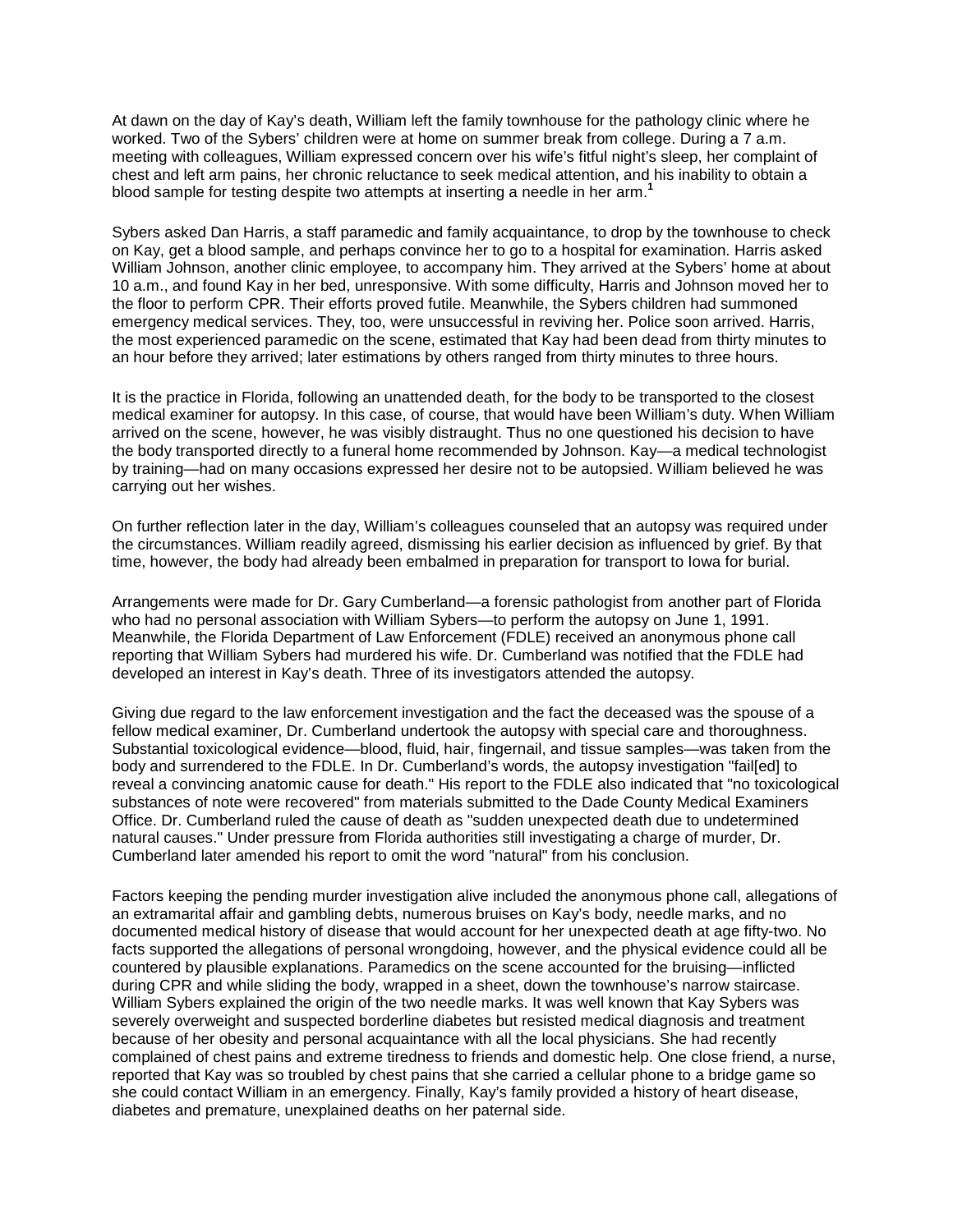The State of Florida's murder investigation of William Sybers nevertheless gained certain notoriety in the local press. After two state attorneys who reviewed the case determined the evidence warranted no criminal prosecution, the governor of Florida appointed a third prosecutor in 1993, giving the case a "high priority." Medical and legal experts probing the death theorized that Kay may have been killed by a "perfect poison" such as potassium. Potassium, an element indigenous to the human system, can cause immediate death when administered in a lethal dose. Yet it is virtually undetectable after death. This meant none of the Florida experts, in Dr. Cumberland's words, could perform a "meaningful postmortem potassium evaluation."

The case was eventually referred to Dr. Fredric Rieders, a forensic toxicologist whose laboratory in Pennsylvania is known for pioneering new methods of detecting and measuring toxic substances. As the district court noted, however, Dr. Rieders "labored under the [mistaken] belief that Dr. Hearn of the Dade County Medical Examiner's Office had earlier found evidence of possible potassium poisoning." The potassium-poison theory had, in fact, merely come out of the investigatory discussions; it had no scientific basis when proposed.

Florida authorities sent Dr. Rieders fluid extracted from the lower chamber of Kay's heart. The fluid to be analyzed contained a mixture of blood and embalming fluid. To determine the percentage of blood in the sample, Dr. Rieders began by testing for iron—theorizing that blood contains iron and embalming fluid does not. The record reveals that normal iron levels would have been 450-520 mg/L, with 485 being the midpoint. The iron level of the fluid tested was 171 mg/L, indicating that the specimen was one-third blood and two-thirds embalming fluid. With this 1:3 ratio in mind, potassium in the specimen was measured, with results of 38 mmol/L. Dr. Rieders tripled this figure to account for the dilution factor of the embalming fluid, resulting in a calculation showing the potassium level in Kay Sybers' blood was 114 mmol/L. The expectable range of potassium in a normal individual's blood is 42-52 mmol/L. From these calculations Dr. Rieders concluded that a lethal dose of potassium had been administered to Kay Sybers, causing her death. His report hastened to add, however, that "[t]he final issuance of saying this is the cause of death is up to a pathologist."

Pathologists testifying on behalf of the State of Florida relied on Dr. Rieders' consultive report to support their opinion that Kay Sybers' body must be exhumed for further forensic testing. Dr. Joan Wood, medical examiner for Florida's Sixth Judicial Circuit, called Rieders' testing approach "novel but very logical." Accordingly, she believed that several areas of the body should be tested for potassium level differentials. For example, because death from potassium poisoning occurs rapidly, if a person were injected with potassium in the arm, the potassium concentration in that area should be very high compared to the potassium concentration in the right leg. In addition to searching for causes of death related to potassium poisoning, the reautopsy proposed by Dr. Wood would include further testing of the bruises on Kay's body, study of the bone marrow, dissection of the posterior neck, and dissection of blood vessels.

Highly qualified experts called by the resisters sharply criticized Dr. Rieders' conclusions and the State of Florida's reliance on them. Among the experts finding fundamental flaws in Dr. Rieders' conclusions were Dr. John Coe, professor of pathology at the University of Minnesota School of Medicine and former Hennepin County medical examiner who, according to the district court, is "a universally acknowledged expert on the body's chemistry following death"; Dr. Robert Schelper, director of autopsy services at the University of Iowa; Dr. Calvin Grant, recently retired director of the toxicology laboratory at Hennepin County Medical Center in Minneapolis; and Dr. Earl Rose, recently retired professor of pathology at the University of Iowa College of Medicine. These experts essentially concurred in the belief that postmortem "diffusion" of potassium in the body precludes drawing accurate conclusions from potassium measurements in the blood or tissue of a deceased person. This is so, they explained, because upon death blood cells naturally rupture, releasing potassium into the bloodstream. Potassium also diffuses from muscle and tissue into the vasculature. These factors not only call into question the testing of fluids drawn shortly after death; diffusion occurring over the course of six years would have equalized the potassium levels in various parts of the body. Moreover these experts challenged Dr. Rieders' assumption that the specimen tested was one-third blood, and the assumption that Kay Sybers had normal iron levels, *i.e.*, suffered no anemia. These concerns were corroborated by Dr. Bernard Adams,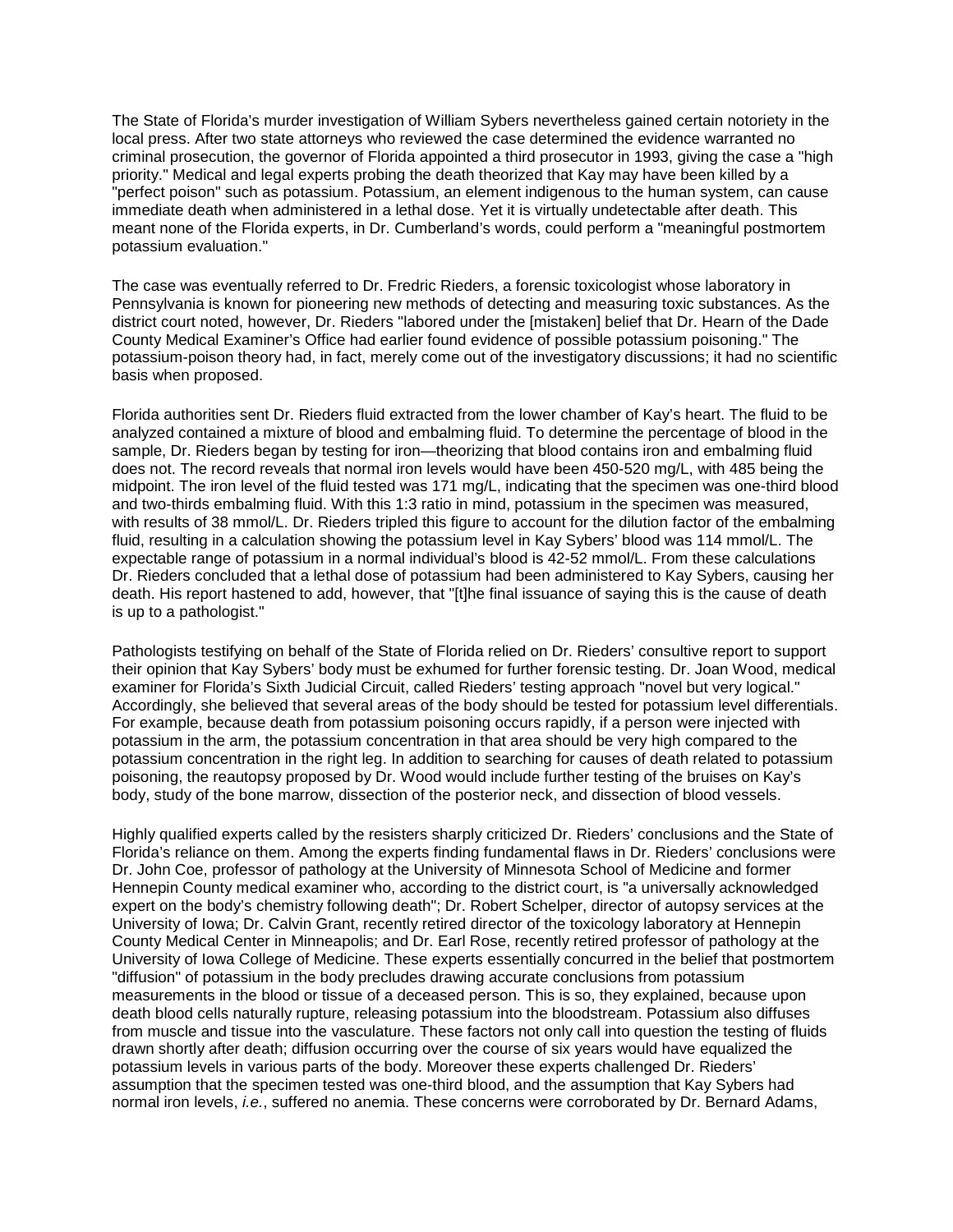another Florida medical examiner, who believed no meaningful conclusions could be drawn without comparing the potassium levels in other embalmed bodies. As the district court observed, because Dr. Adams' view was not embraced by those involved in the Florida investigation, he had played no role in the effort since 1993.

The record also reveals that Kay Sybers' family—including her now-deceased mother—have vehemently opposed disinterment. They firmly believe Kay died of natural causes and, because she has already once been subjected to autopsy, should now be permitted to rest in peace. In the words of Kay's thirty-threeyear-old son, Bill, speaking for "everyone in my family and all my mother's friends as well,"

> we oppose the proposed exhumation of her body with every possible ounce of strength we have, that we are offended by the very notion and infuriated and frustrated.

> I, speaking for myself, believe that my mother's body has been violated against her wishes, and I believe that her memory has been violated as well; and it's our greatest wish as a family—and this is my father's wish most of all—that my mother be allowed to rest in peace and that my family finally be allowed to live in peace.

He testified that Kay's mother—his grandmother—"opposed [the idea of exhumation] with every fiber of her being." This view was echoed by Kay's brother, Bruce Cornell—a Fort Dodge attorney—who elaborated at length on his sister's lifelong neglect of her health. He also acknowledged that while he was initially open to the idea of a second autopsy, he changed his mind when he learned Florida prosecuting authorities misled him regarding the thoroughness of the first autopsy.

Based on this record, the district court concluded that the "probative value of the autopsy evidence and the need for it weigh more heavily in the balance than the deeply-held and sincere feelings of Mrs. Sybers' family." While expressing regret for whatever distress the family might suffer from disinterment, the court believed further autopsy would produce evidence "confirming or negativing" proof of criminal responsibility, and "bolstering or undermining" Florida's claim that Kay died from injection of a lethal substance.

William filed a posttrial motion under Iowa Rule of Civil Procedure 179(b) to request enlargement of the court's disinterment order "to provide more directive involving the disinterment and autopsy." Specifically, William requested that family representatives be allowed to participate equally in the reautopsy; that the particulars of the exhumation and reautopsy be more fully described; that the family be provided equal samples for testing; and that the court provide procedural guidelines, including measures to ensure due reverence to the body. The court denied the motion, finding nothing in the language of section 144.34 to authorize court involvement in the process beyond ordering exhumation. This appeal by William Sybers followed.

## **II. Issues on Appeal.**

William urges two grounds for reversal. First, he claims the district court improperly applied the "reasonable cause" standard for disinterment prescribed by Iowa Code section 144.34 and prior decisions of this court. Second, he challenges the novel evidence relied on by the petitioner's expert witnesses, arguing it should have been excluded under Iowa Rules of Evidence 702 and 703. In the alternative, he challenges the court's denial of his rule 179(b) request for enlargement of particulars related to the autopsy. We need not address the rule 179(b) argument because we resolve the first question in appellant's favor.

# **III. Analysis.**

Iowa Code section 144.34 governs petitions for disinterment. The statute states, in pertinent part: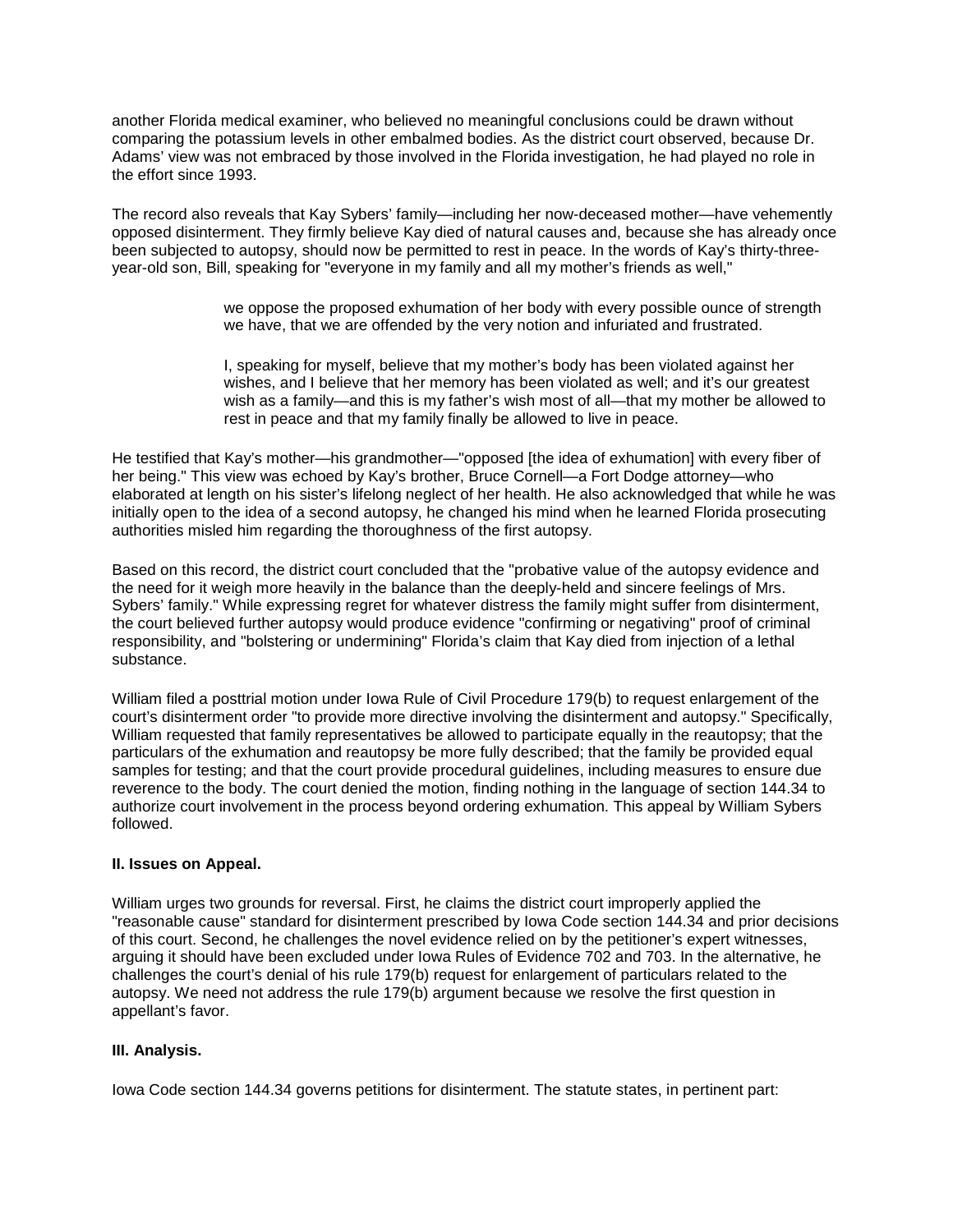Disinterment for the purpose of autopsy or reburial by court order shall be allowed only when reasonable cause is shown that someone is criminally or civilly responsible for such death, after hearing, upon reasonable notice prescribed by the court to the surviving spouse or in the spouse's absence, death, or incapacity, the next of kin. Due consideration shall be given to the public health, the dead, and the feelings of relatives.

Iowa Code § 144.34. In three prior cases this court has discussed the statute's "reasonable cause" standard in the civil context, resolving each controversy in favor of disinterment. *See Heline*, 285 N.W.2d at 32 (disinterment ordered at request of insurer to determine if insured's death was accidental); *In re Proposed Disinterment of Jarvis*, 244 Iowa 1025, 1027, 58 N.W.2d 24, 25 (1953) (insurer requested disinterment to determine if death accidental); *In re Disinterment of Tow*, 243 Iowa 695, 697, 53 N.W.2d 283, 284 (1952) (workers' compensation carrier requested disinterment of deceased worker to determine if death resulted from employment-related injury).**<sup>2</sup>**

*Tow* involved a widow's claim that her husband died from tetanus contracted from a work injury. *Tow*, 243 Iowa at 697, 53 N.W.2d at 284. Because no autopsy had been performed, the cause of death was at issue. Competent evidence in the record convinced the district court that an autopsy would prove or disprove whether the decedent's death was causally connected to his employment, a determination that would settle the insurer's claim that death resulted from a nonwork-related cause. *Id.* at 700, 53 N.W.2d at 286. On appeal we affirmed the disinterment order.

Similarly, in *Jarvis*, no autopsy had been performed on the deceased, a seventy-seven-year-old man injured in an auto accident eight days before his death. He had suffered significant injuries to his right leg, arm, shoulder, and chest. *Jarvis*, 244 Iowa at 1026, 58 N.W.2d at 24-25. The death certificate listed cerebral hemorrhage as "directly leading" to Jarvis' death. *Id.* at 1027, 58 N.W.2d at 25. We affirmed the district court's finding of reasonable likelihood that an autopsy would determine the precise cause of death, settling the controversy. *Id.* at 1028, 58 N.W.2d at 26.

In *Heline*, our most recent decision interpreting section 144.34, the deceased's death certificate listed death by "natural causes—cardiac arrhythmia," prompting the insurer to deny double indemnity benefits payable upon accidental death. Again, no autopsy had been performed. *Heline*, 285 N.W.2d at 32. Both parties' experts agreed that autopsy would "likely" yield information on cause of death. The district court nonetheless refused to order disinterment because of the four-year delay between the death and the request for disinterment. *Id.* at 33. We reversed. In doing so we first concluded section 144.34 places no time restriction on disinterment requests; passage of time merely bears on the probative value of the autopsy. *Id.* Turning to the second prong of the statute, we announced a balancing test:

> [I]f matters of public health, the dead, and feelings of relatives are established as countervailing considerations in a particular case, disinterment may still be allowed if the probative value of the autopsy evidence, and the need for it, weigh more heavily in the balance.

*Id.* at 34. The record in *Heline* contained no persuasive proof that disinterment would offend the dead or the feelings of relatives. *Id.* at 34. Given the likelihood that autopsy would resolve the cause of death issue, we reversed and remanded to the district court for an order permitting disinterment. *Id.* at 36.

With these cases as a backdrop, we consider the controversy before us. We are confronted with far more compelling claims than those previously considered, both with respect to the complex forensic theories underlying the petition for disinterment, and the family's expressed opposition to it. Additionally, the stakes are raised by the fact that Florida's request for disinterment proceeds from a criminal, rather than civil, inquiry into the cause of death.

**A.** We turn first to appellant's claim that Dr. Rieders' potassium poisoning hypothesis is unreliable and, thus, his testimony should not have been admitted by the court under Iowa Rules of Evidence 702 and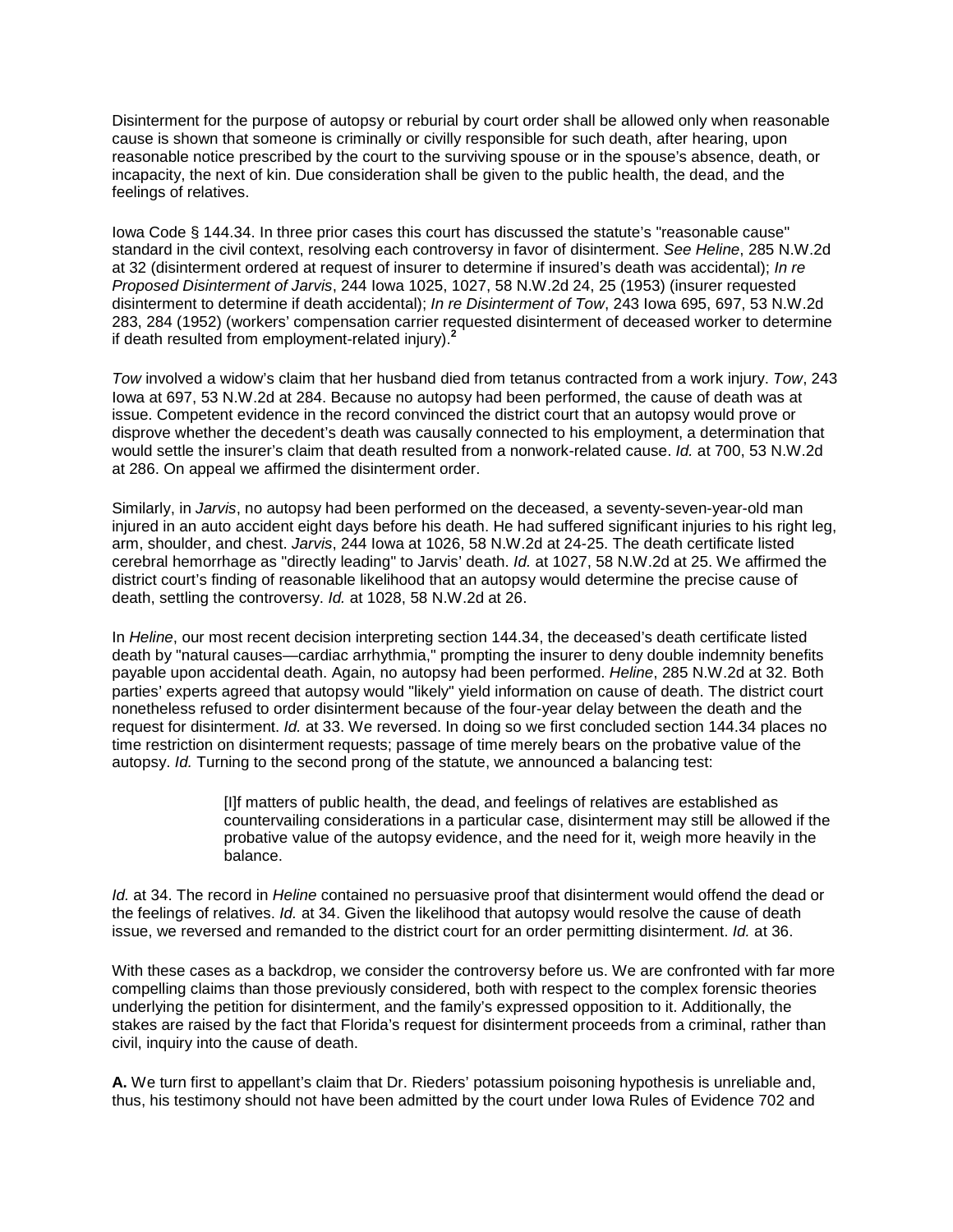703.**<sup>3</sup>** The question is a close one. By any measure, Dr. Rieders would be qualified by "knowledge, skill, experience, training [and] education" to offer his opinion on a question of forensic toxicology. *See* Iowa R. Evid. 702. The record makes equally clear that his postmortem potassium measurement theory is not only novel but otherwise untested (and, inferentially, unaccepted) within the scientific or medical community.**<sup>4</sup>** *See* Iowa R. Evid. 703.

This court is committed to a liberal approach to the admissibility of expert testimony. *Williams v. Hedican*, 561 N.W.2d 817, 822-23 (Iowa 1997). Yet we are likewise committed to the principle that only *reliable* evidence can—in the words of rule 702—"assist the trier of fact." *Id.* at 823; *State v. Klindt*, 389 N.W.2d 670, 672 (Iowa 1986). The evidentiary foundation needed to establish reliability "depend[s] on the complexity of the evidence and the likely impact of the evidence on the fact-finding process." *Williams*, 561 N.W.2d at 823 (citing *State v. Hall*, 297 N.W.2d 80, 85 (Iowa 1980)).

Here, the district court accepted Dr. Rieders' report and deposition while "readily acknowledg[ing] the controversy surrounding that testimony." The court, sitting as the trier of fact without a jury, found the evidence useful to understanding the issues before it. *See* Iowa R. Evid. 702. The case's procedural posture precluded any danger of confusing or misleading a jury. *See* Iowa R. Evid. 403. Moreover, by allowing the evidence, the court preserved the record for our de novo review. *See In re Estate of Evjen*, 448 N.W.2d 23, 24 (Iowa 1989); *In re Marriage of Anderson*, 509 N.W.2d 138, 142 (Iowa App. 1993). Thus, we cannot say, as a matter of law, that the court abused its discretion in admitting Dr. Rieders' opinion testimony.

**B.** The novel and untested nature of Dr. Rieders' theory, however, seriously affects the weight to which it is entitled as we consider the probative value of disinterment and reautopsy. Pathologists Coe, Brandt, Schelper and Rose each testified at trial that Dr. Rieders' theory had *no* validation in the scientific community. Dr. Adams, a chief medical examiner from Florida, believed Rieders' theory could be relied upon only if postmortem potassium differentials could be demonstrated in other embalmed bodies. The opinion of the only two experts advocating Rieders' theory—Dr. Joan Wood of Florida and Dr. Thomas Bennett, former Iowa state medical examiner—were substantially discredited at trial. Dr. Wood, having already conceded that Dr. Rieders' theory had never been replicated or peer reviewed, demonstrated her unfamiliarity with potassium concentration comparisons emphasized by Dr. Coe, admitting further knowledge would affect her opinion about Dr. Rieders' calculations. Dr. Bennett, who in a pretrial deposition denied that the facts sought by Rieders and Wood could be established in a second autopsy, changed his mind at trial, claiming to have only recently read Dr. Rieders' testimony for the first time. On cross-examination, however, he remembered having reviewed all the materials from Dr. Rieders when formulating his initial, contrary, opinion.

That brings us to the crux of the case. In the civil context, our prior cases have suggested that exhumation should be allowed if "there is reasonable likelihood that an autopsy would *either confirm or negative* the claim of the [applicant]." *Tow*, 243 Iowa at 700, 53 N.W.2d at 286 (emphasis added); *accord Heline*, 285 N.W.2d at 33; *Jarvis*, 244 Iowa at 1028, 58 N.W.2d at 25. Yet faithful adherence to the language of section 144.34 requires a reasonable cause showing "that someone *is* criminally or civilly responsible for such death." (Emphasis added.) In the criminal context, we believe this semantic distinction takes on crucial importance. Whether the proponent of disinterment is the state, as here, seeking to inculpate a defendant in the death, or the defendant (in another case) seeking to exculpate himself or herself, the extreme remedy of disinterment must in equity require more than speculation that the outcome *will or will not* support the desired end. The district court applied just such an equivocal "standard" here—that reautopsy may yield proof "inculpating or exculpating" William Sybers, "bolstering or undermining" the State's claim, or "supporting or undermining" the criminal charge. With all due respect, we must reject this "either/or" standard.

When considering the language of section 144.34 in the criminal context, we believe the statute requires the proponent of disinterment to show by the greater weight of the evidence that disinterment will yield proof of criminal culpability.**<sup>5</sup>** This is consistent with the general rule that an order for disinterment "should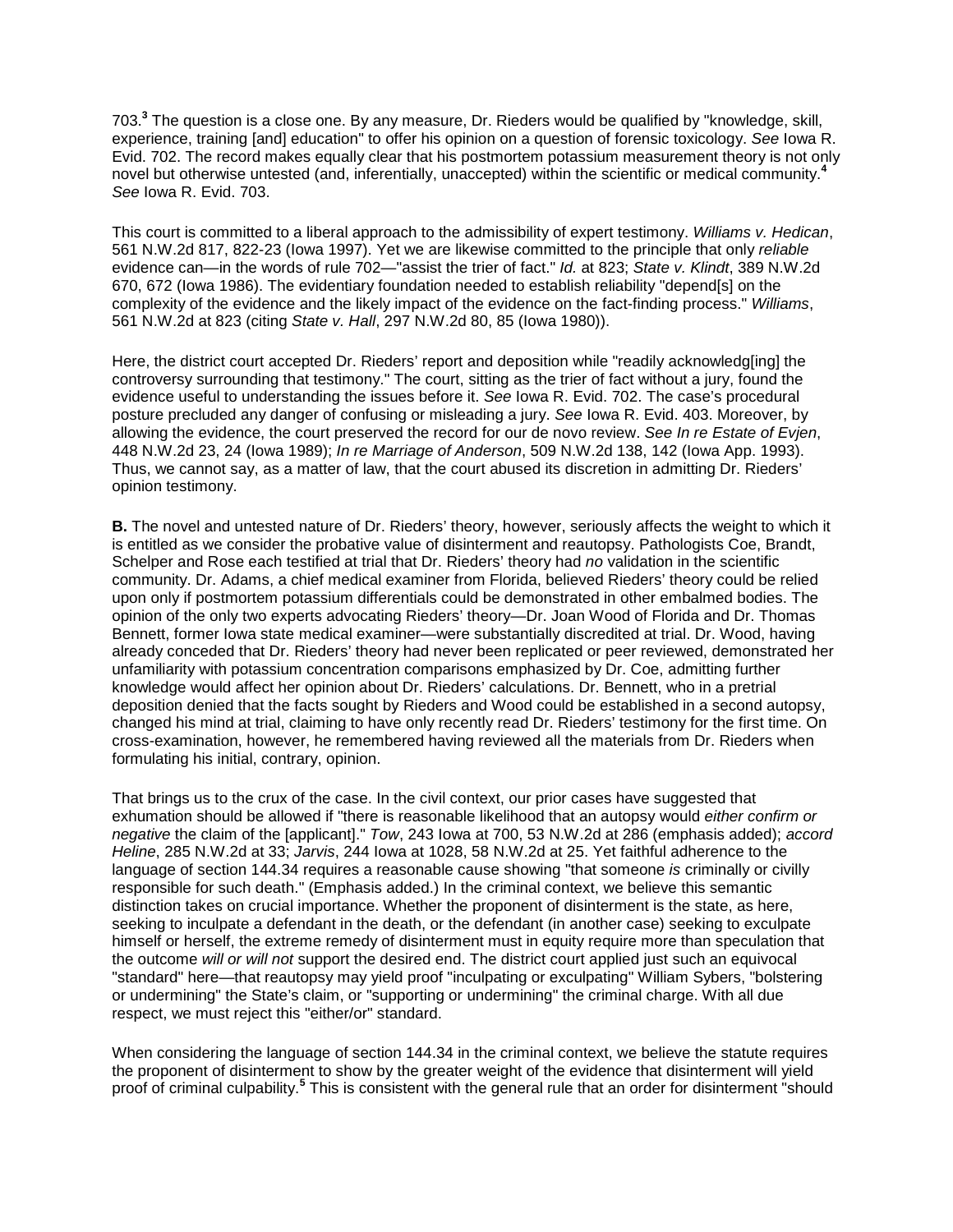not be made except on a strong showing that the facts sought will be established by an exhumation or autopsy." *Heline*, 285 N.W.2d at 34 (quoting 25A C.J.S. *Dead Bodies* § 4(3), at 506 (1966)).

Our view is fortified by the State of Florida's assertion that it will proceed upon its criminal indictment irrespective of the outcome of this proceeding. Clearly its motivation in seeking disinterment is not to find proof exculpating William Sybers. If the reautopsy results were to prove inconclusive—as we believe a preponderance of the evidence predicts they would—the State would merely proceed based on the circumstantial evidence at hand.

By contrast, no uncertainty surrounds the proof of Kay Sybers' express aversion to autopsy and her family's vehement opposition to it now that she is deceased. Good reasons exist for their considerable resistance. Dr. Wood has proposed an aggressive reautopsy, including the deep harvest of samples for differential testing, search for injection sites by skin incisions, dissection of the blood vessels from all four extremities, removal of the spinal cord, and sectioning of the bone marrow. Samples would also be taken of the soil surrounding the vault, pieces of Kay's clothing and of the casket lining, and the water used for sprinkling the cemetery. Such disruption of the body and burial site is in striking contrast, for example, to the limited postmortem examination proposed in *Jarvis*—exhuming the body to shave slivers of brain tissue for microscopic examination. *Jarvis*, 244 Iowa at 1032, 58 N.W.2d at 28.

The record reveals that Kay's family has more than a "mere reluctance," *Heline*, 285 N.W.2d at 34, or "dislike," *Jarvis*, 244 Iowa at 1031, 58 N.W.2d at 27, of autopsy. Their collective decision followed a lengthy conversation with the Florida prosecutor, examination of relevant deposition testimony concerning the first autopsy, and a week of family discussion before deciding whether to support the Florida investigation. Attorney Bruce Cornell's letter to Dr. Cumberland related that "[m]y mother . . . spent three days in Intensive Care in January 1993, for stress related directly to these family problems." Cornell, voicing sentiments shared by the family, was "[a]bsolutely, unequivocally, beyond any doubt . . . opposed to disinterment."

On balance we are convinced that respect for the memory of Kay Sybers and the sincere feelings of her closest relatives substantially outweigh the State of Florida's dubious proof that disinterment and a *second* autopsy will furnish probative evidence that William Sybers is criminally responsible for her death. Accordingly, we reverse the judgment of the district court.

## **REVERSED.**

All justices concur except McGiverin, C.J., who dissents without opinion, and Ternus, J., who concurs in the result only.

## **NOTES**

1 Another pathologist explained that doctors are "absolutely the worst at . . . drawing blood" because other staff routinely perform the task.

2 The 1950 statute interpreted in *Tow* and *Jarvis*, Iowa Code § 141.25 (1950), had slightly different language:

No application for a permit to disinter for the purpose of holding an autopsy shall be granted by the court or state department except under circumstances such as to cause the belief that someone is criminally or civilly liable for such death. A proper showing shall be made in every case and due consideration shall be given to the public health, the dead, and the feelings of relatives and friends. The limitations of this section shall not apply when the application is made by the surviving spouse or next of kin.